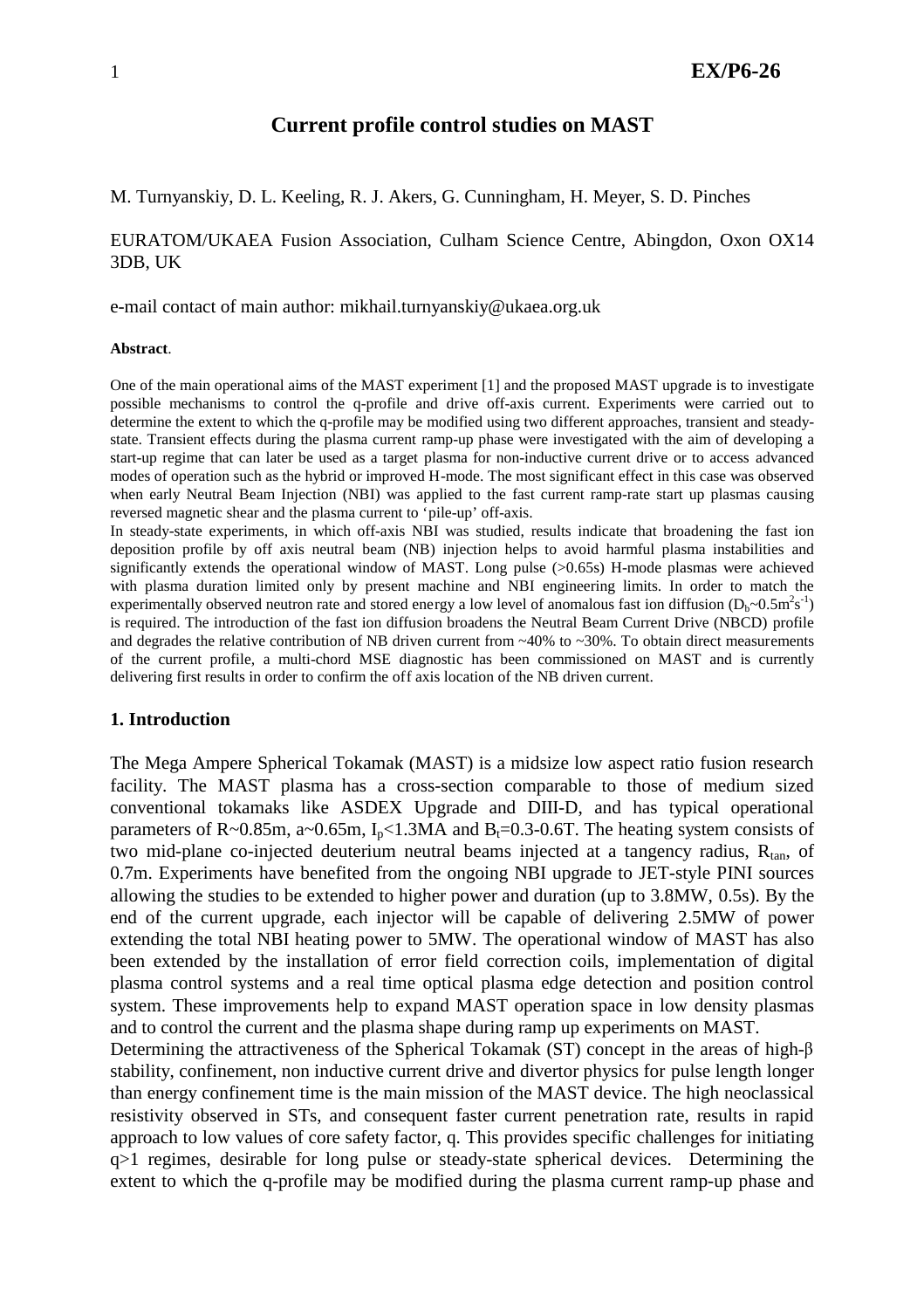developing a transient start-up regime that can later be used as target plasma for non inductive current drive, is an important part of the presented study.

To achieve a steady state scenario in STs with  $q_{min}$  >1 both high efficiency CD and current profile control is required which can potentially be provided by off axis NBCD. Driving current by NBCD scheme is particularly important in STs due to the limited applicability of other non-inductive current drive schemes and because of the limited space available for neutron shielding of a solenoid.

Finally, the understanding of fast ion physics in tokamak plasmas is important for the modelling and interpretation of NBCD. Redistribution of the fast ions and degradation of the fast ion confinement caused by plasma instabilities is well known. For example, chirping "fishbones" modes were seen to cause fast ion losses at rates up to 20% fast ion loss per burst [2]. This would correspond to as much as 50% reduction in fast ion population in steady state. Thus, understanding of the complex nature of interactions between the plasma instabilities and the beam ions and potential deviation of the transport coefficients from classical predictions can not be underestimated and is extremely important for ITER [3] predictions.

#### **2. Current ramp phase**

A test set of MAST plasma discharges has been established in order to investigate the extent to which the qprofile may be modified during the current ramp-up phase. Three different parameters were investigated separately: the current and density ramp rates and the NBH start-time. Two rates of current ramp, fast (7MA/s) and slow (3.5MA/s) were used in combination with fast  $(8.8\times10^{20}/\text{m}^3\text{s})$  and slow  $(4.9\times10^{20}/\text{m}^3\text{s})$ . density ramps. In all beam heated discharges, NBI (1.4MW, 45keV) was applied at four different stages of the current ramp, corresponding to the beginning, third, two thirds and the end of the current ramp. Other plasma parameters such as shape, position and



Figure 1. Comparison of q-profiles at the end of the current ramp from experiments with no NBI and with NBI starting  $35\text{ms}$  (70ms for slow  $I<sub>p</sub>$  ramp case) i.e. at the time when  $Ip=1/3I_p(flat-top)$ .

current value at the flat-top were kept constant. The TRANSP [4] code was used to model the current penetration in these experiments. The code interpretive analysis uses experimentally obtained plasma profiles and solve the poloidal field diffusion equation self-consistently with the neoclassical resistivity and calculated non-inductive current drive. The analysis was started at the earliest time an acceptable EFIT equilibrium [5] could be produced. An EFIT equilibrium reconstruction, constrained only by external magnetic measurements, was used as the initial condition for TRANSP. Experimentally observed MHD signatures such as values of  $q_{min}$  at specific times as well as radius and timing of  $q_0=1$  appearance, obtained from Alfvén cascades and sawtooth precursor modes respectively, were used to benchmark the modelling results and enabled the TRANSP simulation setup to be adjusted so as to achieve the best match to the available MHD data. It is very important to choose the correct initial conditions in TRANSP for reliable modelling of the current ramp. It has been found that Alfvén cascades may be used to fix the value of  $q_{min}$  at a particular time in the simulation which then leads to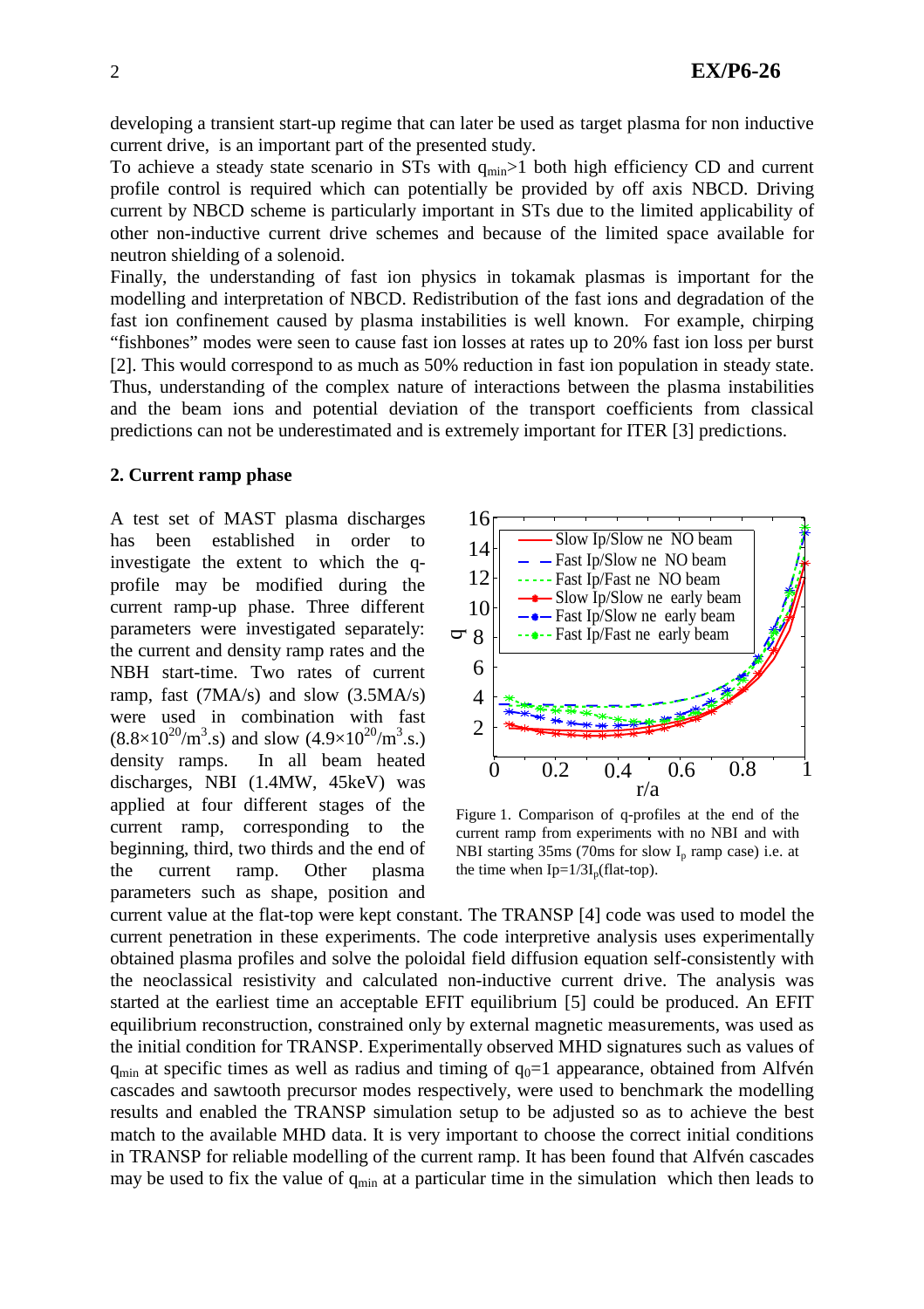an accurate prediction of the time of the first sawtooth without invoking any anomalous resistivity.

### **Results and discussions**

The q-profiles for each discharge were examined at the start of the current flat-top (200ms for the slow current ramp experiments, 105ms for the fast current ramp experiments) and shown in Figure 1. All simulations performed for NB heated plasmas show negative values of magnetic shear,  $s = \left(\frac{r}{q}\right)\left(\frac{dq}{dr}\right)$  (i.e. reversed magnetic shear), a necessary condition for the observed Alfvén cascades. The most significant effect was observed when early NB was applied which caused reversed magnetic shear with the most pronounced effect seen with the fast current ramp-rate. In these scenarios a strong reversed magnetic shear developed with the addition of early beams with  $q_{min}$  positioned at 0.3  $\langle \frac{r}{a} \rangle$  as illustrated in Figure 1. In Ohmic discharges, neither current nor density ramp rate had a very strong effect on the core of the MAST plasma. However, in the outer half of the plasma,  $0.5 \le r/a < 1$ , magnetic shear moderately increases for the faster density and decreases for the faster current ramp rates.

The generation of negative magnetic shear by on-axis beams is explained by the TRANSP modelling. The changes in the q-profile shown in Figure 1 are due to changes in the Ohmic current profile rather than the presence of beam driven current which is peaked close to the plasma axis  $(r/a=0.15-0.2)$  and, in these discharges, accounts for only 5-7% of the total plasma current,  $I_n$  In contrast the Ohmic current contribution by the end of ramp up phase  $(\sim 120 \text{ms}, \text{ in } 8.8 \times 10^{20} \text{/m}^3 \text{ s},$ fast current ramp discharges) accounts for around 90% of total  $I_n$  and peaks off-axis (r/a=0.4-0.5). Simulations show that the on axis NBH heats the core and peaks the electron temperature profile consequently lowering core plasma resistivity and the current diffusion rate and causing the current to 'pile-up' off-axis. Increased off-axis current density results in reversed magnetic shear. Examination of later times in the TRANSP runs shows that this is a dynamic effect and the plasma relaxes to a state with a monotonic q profile as the Ohmic current slowly penetrates into the core. Despite being a transitory effect, a combination of the described technique with off axis NBCD represents a powerful tool for generating the necessary q-profiles for steady state plasmas.



Figure 2. Comparison of the electron temperature and density profiles in Ohmic (diamonds) and off axis NBI heated SND plasmas (triangles),  $P_{NBI}=1.7MW$ ,  $B_t=0.55T$ ,  $I_p = 620kA$ . The ion temperature profile (squares) is also presented for NBI heated case.

## **3. Off axis NBCD**

The flexibility offered by the large MAST vessel has been exploited in recent experiments for the study of off-axis heating in vertically displaced SND plasmas (see Figure 5 where the tangency point of NBI is highlighted as a cross at  $R=0.7m$ ,  $Z=0m$ .) The NBCD SND scenario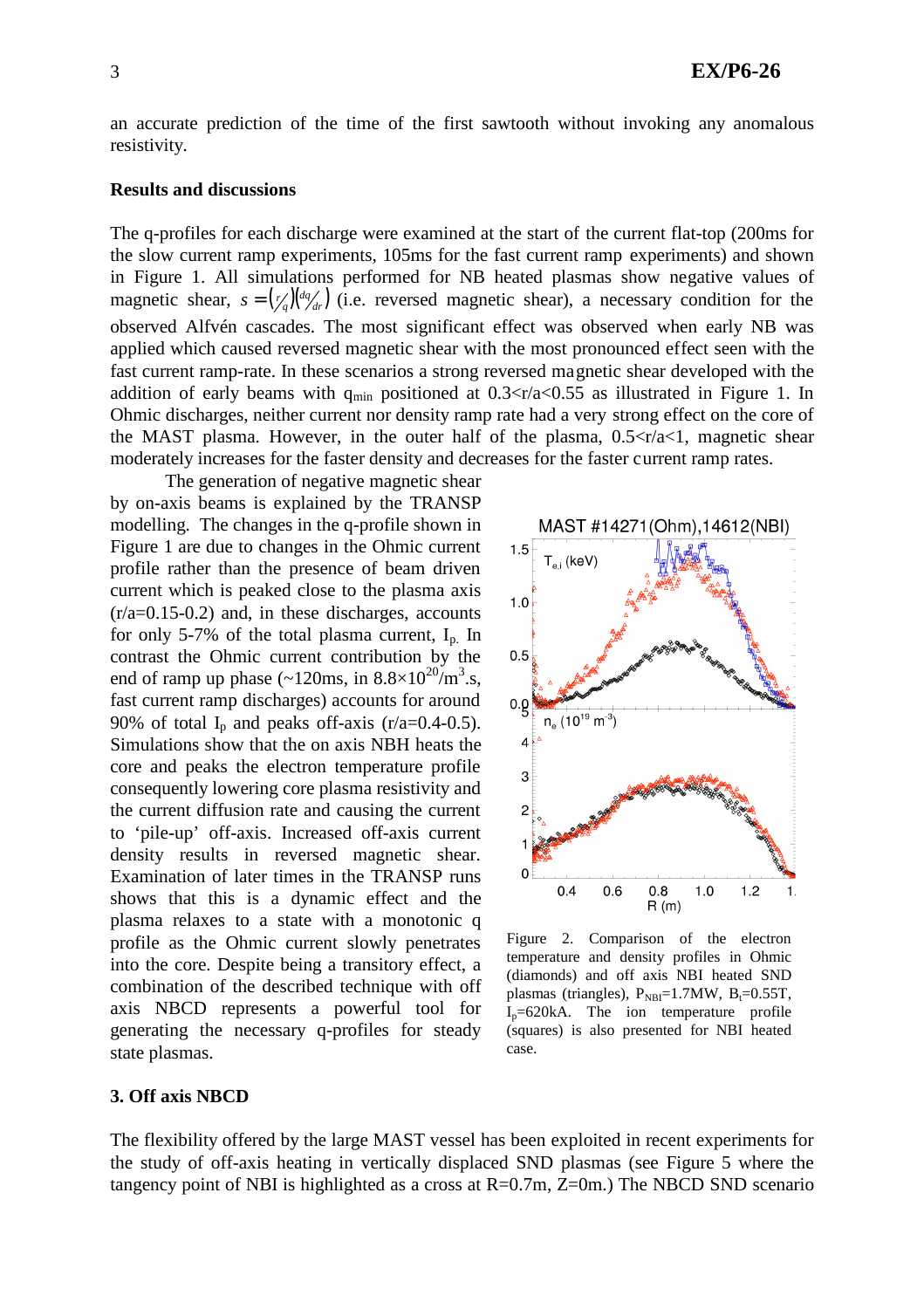

Figure 3. Central electron temperature, stored energy and neutron yield in on  $(|Z|$ ~0cm) and off  $(|Z|>0.3m)$  axis NBI discharges. Red triangles and black diamonds are the flattop average and discharge maximum values respectively.

in MAST was further improved by increasing the plasma volume (reaching up to 90% of the volume of a typical MAST DND discharge) and by optimizing the plasma formation. Results



Figure 4. TRANSP simulated distribution of the total plasma current,  $I_p$ , between Ohmic, the bootstrap and neutral beam driven components for  $D_b = 0.5 \text{ m}^2 \text{s}^{-1}$ . Experimentally observed neutron yield, edge loop voltage and stored energy are compared with TRANSP simulations for  $D_b = 0$  and 0.5 m<sup>2</sup>s<sup>-1</sup>. Time history of the total injected NBI power, line average electron density are also shown.

indicate that broadening the fast ion deposition profile by off axis NB injection helps to avoid harmful plasma instabilities such as sawtooth driven disruptions and significantly extends the operational window of MAST. Long pulse plasmas (>0.65s) with a long H-mode duration were achieved and were limited only by present machine and NBI engineering limits. These off axis heated plasmas have shown high plasma performance with high sustained  $\beta_N$ (~3.5-4). Efficient off axis NBI heating has been experimentally confirmed by the behaviour of plasma parameters such as plasma energy, ion and electron temperature and neutron yield [6]. Strongly off axis SND discharges pose a challenge for detailed transport analysis on MAST, due to the majority of diagnostic measurements being located in the vessel rather than plasma midplane (see Figure 5). Comparison of the electron temperature and density profiles in Ohmic (diamonds) and off axis heated lower SND plasmas (triangles) is shown in Figure 2.The ion temperature profile (squares) is also shown for the NBI heated case. Both electron and ion temperatures have risen significantly almost tripling from ~0.5keV to ~1.5keV. The recent introduction of digital plasma density feedback allowed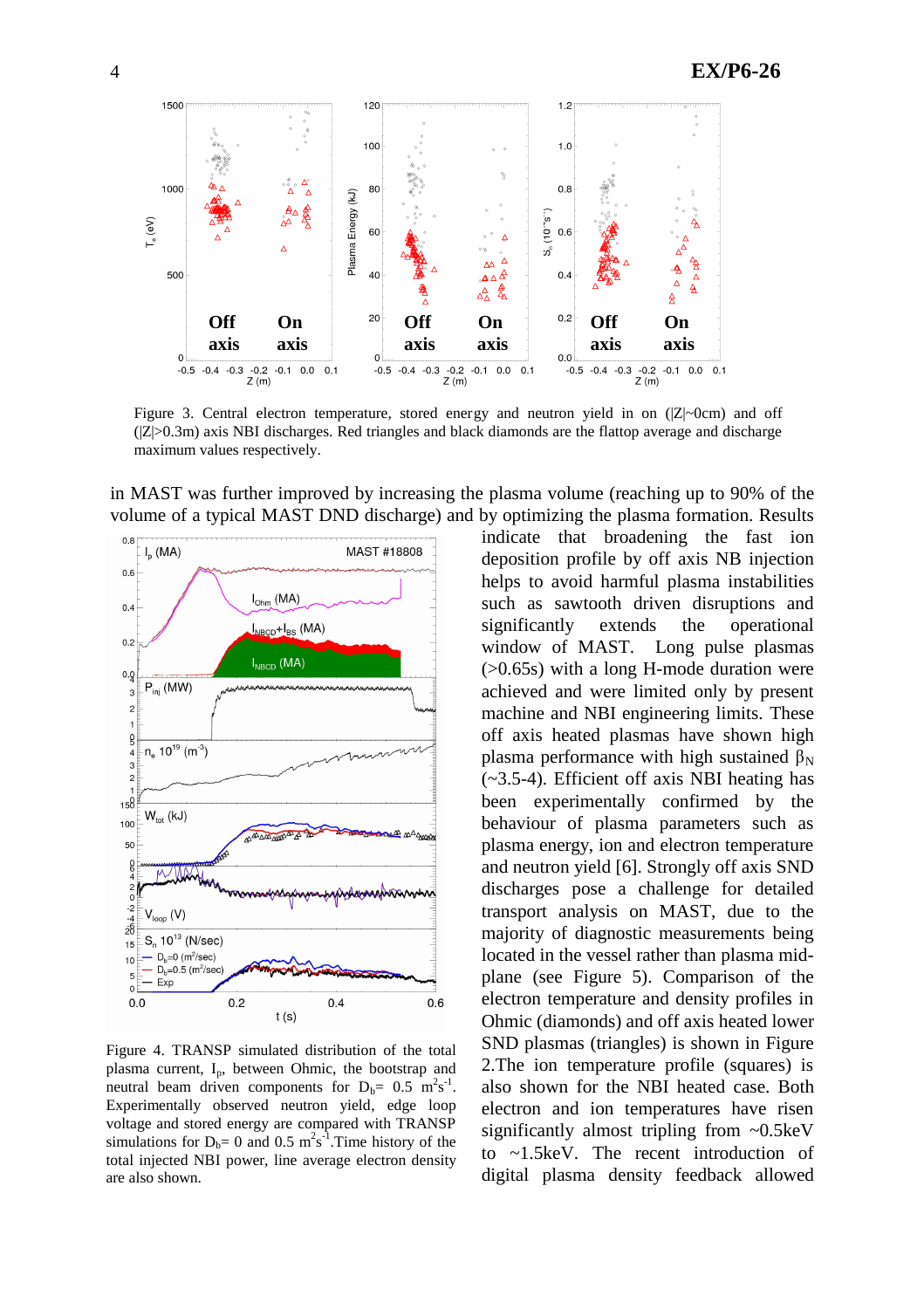beam heated and Ohmic discharges to be controlled with very similar density profiles which are also presented in Figure 2. Experiments to date demonstrate comparable plasma heating for off axis heated discharges (strongly SND) to that achieved with on axis heated discharges with similar plasma current and electron density. Electron temperature, neutron yield and plasma stored energy in on and off axis heated NBI discharges  $(I_n \sim 600 - 650kA,$   $P_{NBI} \sim 3$ -3.5MW,  $E_b = 60 \text{keV}$  are shown



Figure 5. TRANSP simulated poloidal projections of co passing fast ion distributions with V||/V~0.7-1 with  $(D_b=1 \text{ m}^2 \text{s}^{-1})$  and without  $(D_b=0$  $m<sup>2</sup>s<sup>-1</sup>$ ) anomalous fast ion diffusion. The tangency point of NBI is highlighted as a cross at R=0.7m, Z=0m.

in Figure 3. Red triangles and black diamonds represent the flattop average and discharge maximum values respectively. Efficient generation of off axis plasma current by NBCD and bootstrap mechanisms in MAST are also predicted by theory but determining the exact noninductive contribution is currently a challenging task due to the large Ohmic fraction of the plasma current. TRANSP simulations indicate that with present NBI power (up to~3.8MW,  $E_b$ =60keV) MAST plasmas have an NB driven current contribution of up to ~40%. However throughout the time of NBI injection, the experimentally measured volume average neutron rate is significantly lower than the rate calculated by the TRANSP code using an assumption of classical beam deposition and collisional thermalisation. The measured neutron flux is a good monitor of the fast ion behaviour in MAST as it is dominated by the beam-plasma reactions. Due to the large energy difference between the energy of the beam (~60keV) and the plasma ions  $(T_i \sim 1-1.5 \text{keV})$ , the cross-section for D-D fusion is higher for such beamplasma reactions than for the thermal plasma-plasma reactions. The time of the largest discrepancy between simulated and measured neutron rates (0.2s-0.35s) correlates well with



Figure 6. TRANSP simulations of NB driven current density profiles for various values of anomalous fast ion diffusion coefficient,  $D_h$ .

the highest magnitude of observed n=1 fishbone magnetic activity suggesting appreciable anomalous beam-ion radial transport associated with this beam driven MHD. Figure 4 analyses the degradation of the beam-ion confinement in more detail. The TRANSP code permits introduction of an *ad hoc*, pitch angle independent, beam-ion diffusion coefficient,  $D_b$ . The code also has capability of varying the degree of this non–classical, anomalous fast ion diffusion as a function of time, space and energy of the fast particles involved. Comparison with the experimentally measured neutron rate indicates that a diffusion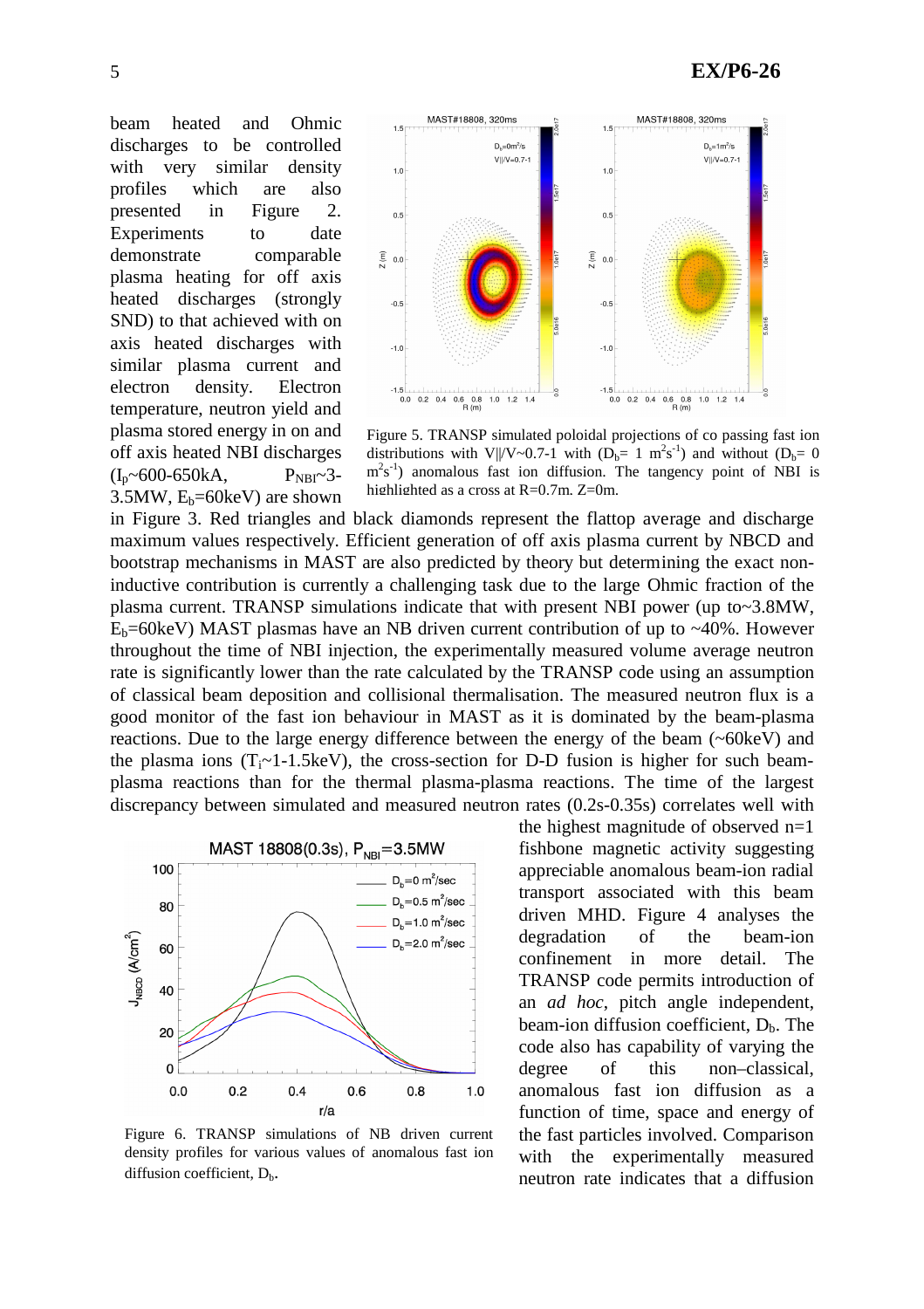coefficient of roughly  $D_b = 0.5 \cdot 1 \text{m}^2 \text{s}^{-1}$  is required to account for the measured rate, comparable to that previously reported from DIII-D [7] and AUG [8]. An assumed level  $(D_b= 0.5-1 \text{ m}^2 \text{s}^{-1})$ of the fast ion diffusion also improves the agreement between the stored energy measurements and its classical prediction and provides a useful check on this hypothesis. The application of anomalous fast ion diffusion only during the observed n=1 fishbone magnetic activity (0.2s-0.35s) and for fast ions with energy above 40keV proved to be sufficient in order to match the experimental measured stored energy and neutron rate with TRANSP simulations. Other plasma parameters with large systematic uncertainties such as neutral density, edge ion temperature and, for the discharge studied here, toroidal velocity affecting fast ion confinement were varied within realistic upper and lower limits. The simulated neutron rate and stored energy have proven to be very robust to those variations. For example, increasing the neutral density by a factor of ten led to only a very modest (2-3%) drop in simulated neutron rate and stored energy. The calculated fractions of the total plasma current, I<sub>p</sub>, distributed between Ohmic, bootstrap and neutral beam driven components for  $D_b = 0.5 \text{ m}^2 \text{s}^{-1}$ are shown in Figure 4 together with TRANSP simulations and experimental measurements of various other plasma parameters. Although this analysis is useful as an indication of the magnitude of the anomalous beam ion transport, this simplistic *ad hoc* model can not accurately predict the actual beam ion profile, which depends on details of the resonant interaction between the instabilities and the beam ions. Work is ongoing, using the HAGIS  $\delta f$ MHD model [9], to introduce spatially limited, energy and pitch angle dependent beam-ion diffusion which can describe the resonant nature of the interaction between the plasma instabilities and the beam ions in more detail.

NB driven current is mainly generated by the fast ions located on co passing orbits. The density of the fast ions and spatial distribution of such orbits are directly correlated with the amount of NB induced current and its location. TRANSP simulated poloidal projections of co passing fast ion distributions with V $||/V \sim 0.7$ -1 with  $(D_b=1 \text{ m}^2 \text{s}^{-1})$  and without  $(D_b=0$  $\text{m}^2\text{s}^{-1}$ ) are shown in Figure 5. The degrading effect on the fast ion confinement, caused by anomalous fast ion diffusion, is clearly visible and results in both a decrease in the fast ion density and a smearing of the off axis location of the co passing fast ions. As a result, the NB driven radial current profile broadens and its relative contribution to the total current is decreased. Corresponding TRANSP simulations of NB driven current density profiles for various values of  $D<sub>b</sub>$  are shown in Figure 6. Modelling results show that for the inferred values of  $D_b = 0.5 \cdot 1 \text{m}^2 \text{s}^{-1}$ , the NBCD contribution is typically decreased from ~40% to ~30% of the total plasma current. The calculated neutral beam driven current and its relative contribution to the total current are summarized in Table 1.

| $-1$<br>$(m^2s)$<br>$\overline{\phantom{a}}$<br>$\mathbf{v}_{\rm b}$ |            | v.J                 | $\mathsf{U}.\mathsf{U}$ | $\mathbf{1} \cdot \mathbf{U}$ | $\sim$ $\sigma$ |
|----------------------------------------------------------------------|------------|---------------------|-------------------------|-------------------------------|-----------------|
| $I_{\text{NECD}}(kA)$                                                | 252<br>ر ب | $\bigcap$ 1<br>∠∠ ⊥ | 209                     | 164                           | 1 ລດ<br>13U     |
| $\gamma$ <sup>o</sup> $\gamma$<br>$I_{\text{NBCD}}/I_{\text{p}}$     | 41         | ⌒<br>30             | 34                      | $\sim$<br>ا ت                 | ∠⊥              |

Table 1. Maximum NB generated current and its relative contribution to the total current calculated by TRANSP for various values of anomalous fast ion coefficient.

#### **4. Towards steady-state**

Predictive simulations have been undertaken as part of a study to build a scientific case for a proposed upgrade to MAST. The main features of this proposed upgrade are: a longer pulse duration (up to 5s), cryopumped divertor, higher toroidal field and higher NB heating power. Amongst the intended aims of the project are: the demonstration of a stationary plasma in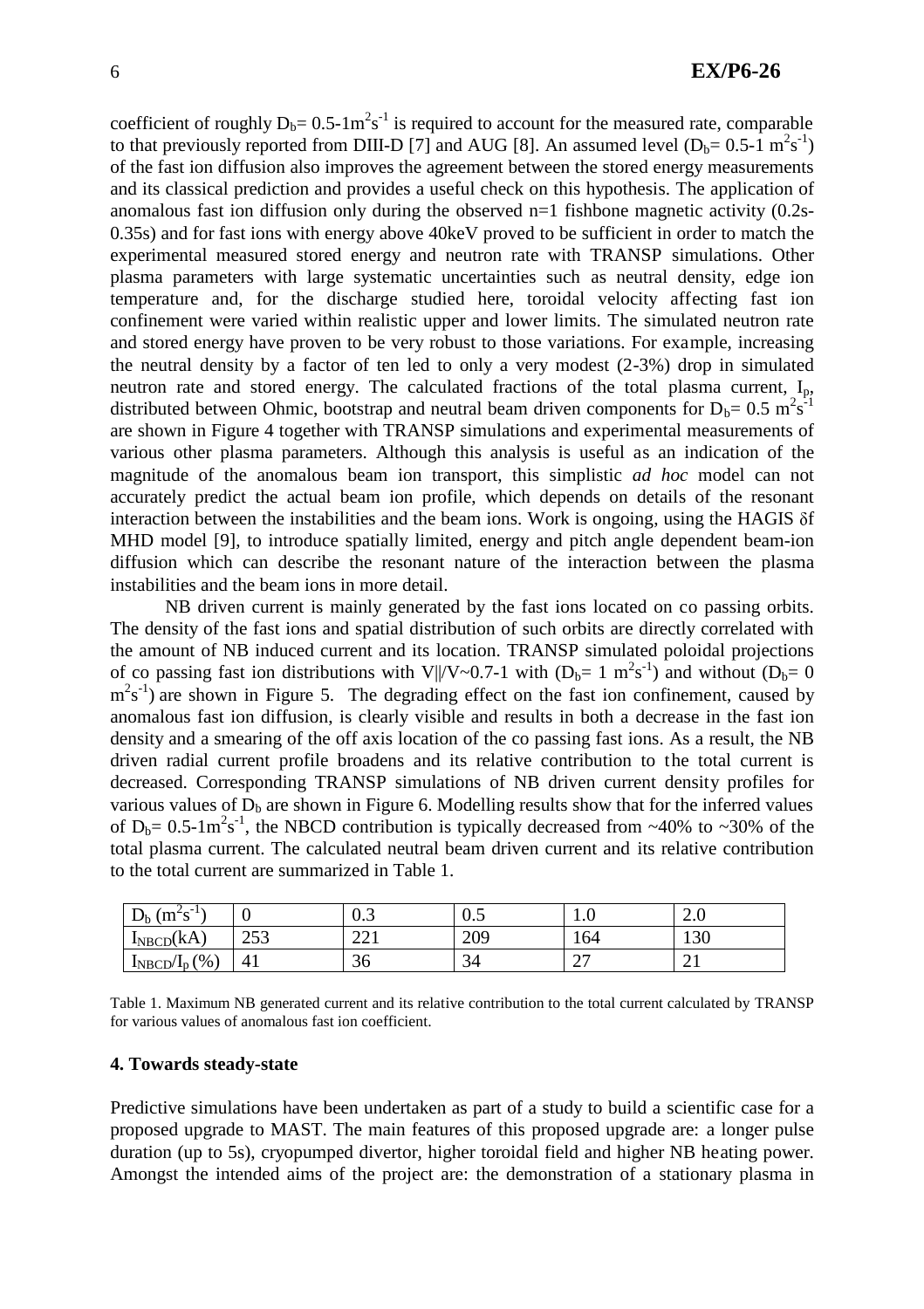which  $q_{min} > 2$  with no inductive current drive. Simulations show that a large amount of extra off axis NBCD will be necessary to achieve the stated aims because a stationary plasma requires the off axis current to be maintained over a long time scale whereas the current pile-up effect described above is transient over several hundred milliseconds. The fully relaxed qprofiles of several MAST-U baseline scenarios are similar to the dynamically obtained q-profiles obtained with the current pile-up effect (see Figure 7.). This not only demonstrates the need for off-axis NBCD in MAST-U to maintain the off-axis current, but also suggests the current pile-up effect may be useful in starting up such scenarios. Simulations show that it take approximately 1.8 - 2 seconds for the



Figure 7. Fully relaxed q-profiles from two MAST-U baseline scenarios compared with transiently obtained qprofiles from MAST experiments exhibiting the current pile-up effect.

current to relax from a monotonic q profile to the final stationary state in the MAST-U scenarios whereas a fully relaxed current profile may be achieved much more rapidly by making use of the current pile-up effect to pre-shape the q-profile before turning on the offaxis beams.

### **5. Conclusions**

The generation of negative magnetic shear by on axis beams is explained by the TRANSP modelling. Simulations show that the peaking electron temperature profile consequently lowers core plasma resistivity and the current diffusion rate and causing the current to 'pile-up' off-axis. MHD signatures were used to benchmark the TRANSP modelling. For example, the value of  $q_{min}$  during Alfvén cascades appearance which then led to an accurate prediction of the time of the first sawtooth without invoking any anomalous resistivity. Despite being a transitory effect, a combination of the described technique with off axis NBCD represents a potentially powerful technique for shaping the plasma current profile in steady state scenarios.

Off axis NBI experiments on MAST benefited from the ongoing NBI upgrade and demonstrate plasma heating and neutron yield for off axis heated discharges (strongly SND) comparable to that achieved with on axis heated discharges with similar plasma current and electron density. Determining the exact non-inductive contribution is currently a challenging task due to the large Ohmic fraction of the plasma current. Comparison of experimentally measured the volume averaged neutron rate and stored plasma energy with the rates calculated by the TRANSP code using an assumption of classical beam deposition and collisional thermalisation shows that the experimental values are significantly overestimated (by  $\sim$ 25-30%). The time of the largest discrepancy between simulated and experimental data (0.2s-0.35s) correlates well with the highest magnitude of observed n=1 fishbone magnetic activity suggesting appreciable anomalous beam-ion radial transport associated with this beam driven MHD. A level of anomalous fast ion diffusion with diffusion coefficient of roughly  $D_b= 0.5$ -